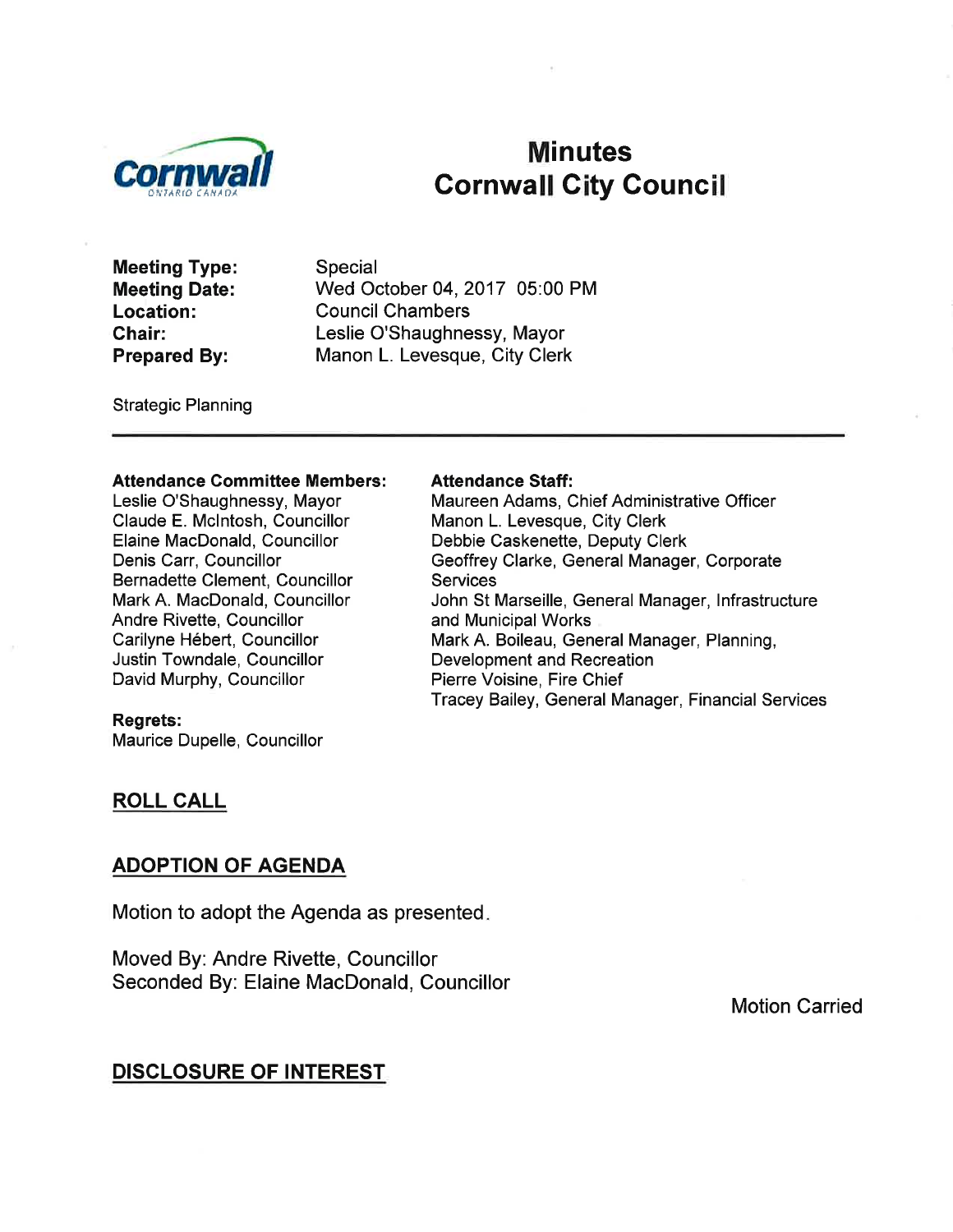There were no disclosures of interest declared

## COMMITTEE OF THE WHOLE

Motion to go into Committee of the Whole and to consider and refer all Minutes, Presentations, Delegations, Consent/Correspondence, Resolutions, Reports and By-laws to that Committee.

Moved By: Bernadette Clement, Councillor Seconded By: Justin Towndale, Councillor

Motion Carried

## COMMUNICATIONS / REPORTS

## 1 Strategic Planning Session

Click for detail -->  $\lceil \cdot \rceil$ 

Motion to receive Report 2017-12-CAO

Moved By: David Murphy, Councillor Seconded By: Andre Rivette, Councillor

Motion Carried

(b) lnclude the following matters on the Agenda: Wards, Council Composition, Relationship with Neighbouring Municipalities, Local Share of lnfrastructure, Social Housing, Waterfront, Airport, University and Innovation Centre and Harbourfront, etc.

(c) Schedule the Strategic Planning Session for the afternoon and evening of Monday, November 6, 2017

Motion that the Strategic Planning Session be held at a City-owned facility, namely the Cornwall Civic Complex.

Moved By: David Murphy, Councillor Seconded By: Justin Towndale, Councillor

A recorded vote on this matter resulted as follows

Votes For = 3